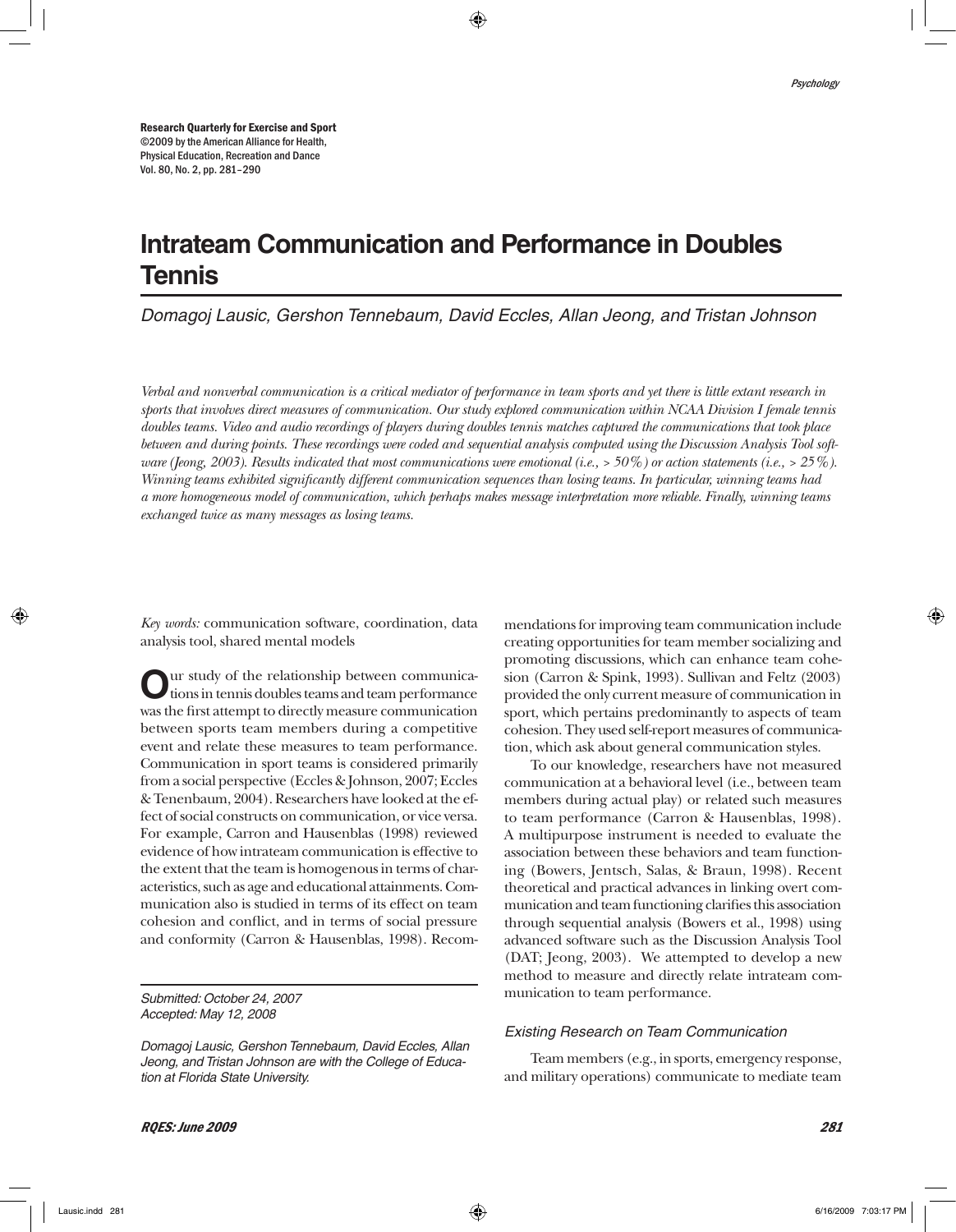performance (Fiore, Salas, Cuevas, & Bowers, 2003; Salas & Cannon-Bowers, 2000), yet little is known about team communication (Guerlain, Shin, Guo, Adams, & Calland, 2002). Communication influences team processes, motivation, concentration, strategy, skill acquisition, attitudes, feelings, and behavior (Yukelson, 1993). Thus, insights into team communication would shed light on team performance and processes.

Previous research on team communication examined airplane crews sharing information during ongoing operations within a dynamic, externally paced, and uncertain environment. The findings were diverse and somewhat ambiguous. Several studies (Foushee & Manos, 1981; Mosier & Chidester, 1991; Orasanu, 1990) showed that aircrews in simulated airplane scenarios exhibited more explicit communication than other teams. Conversely, Jentsch, Sellin-Wolters, Bowers, and Salas (1995) noted that such research only moderately validated the assertion that more explicit communication is correlated with better performance. Thornton (1992) reported that the number of situational awareness statements (i.e., view of positioning in relation to the field) was positively correlated with the incidence of committed errors.

Eccles and Tenenbaum (2004, 2007) proposed that unstructured tasks seem to profit from more communication. This is likely because unstructured tasks involve more decision making and coordination of team labor (Toquam, Macaulay, Westra, Fujita, & Murphy, 1997).

Patterns of communication sequences have been shown to differ between more effective and less effective crews (Kanki, Folk, & Irwin, 1991; Kanki, Lozito, & Foushee, 1989; Kanki & Palmer, 1993). In particular, weaker performing teams exhibited little regularity in communication sequences (Kanki et al., 1989; Kanki & Palmer, 1993).

We selected tennis for our study, because it involves loosely structured tasks (e.g., multiple alternatives on how to play a point) and requires a considerable amount of decision making. In doubles tennis, team members must communicate effectively to solve problems and make decisions between and, to a lesser extent, within points.

Our study investigated communication patterns that discern more effective from less effective teams and the differences in communication patterns preceding winning versus losing points. We examined: (a) communication behaviors of effective teams, (b) effective processes that affect communication training procedures, (c) comparative frequencies of types of communication during single and dual communications between team members, (d) whether more effective teams would exhibit more nonverbal communication, and (e) a new statistical and graphical tool that may be used in analyzing communication in sports.

⊕

# *Participants*

Ten women between 19 and 23 years of age (*M* = 21.20 years, *SD* = 1.23) from a National Collegiate Athletic Association (NCAA) Division I women's tennis team at a large southeastern U.S. university participated in our study. Two participants had individual NCAA rankings (34th and 49th), and the college team as a whole was ranked 27th at the NCAA level. The team competed against other universities throughout the spring semester (i.e., dual match season). In the fall, however, the players competed in doubles and singles matches in common single-elimination tournaments. The rules of the dual matches stipulate that three doubles matches precede six singles matches. Some players played exclusively in doubles, and others exclusively in singles matches. The majority of the participants competed in both singles and doubles matches. By the end of the 9-month collegiate competitive season, when the study was performed, participants in the sample had practiced doubles tennis with one another during this time.

#### *Procedure*

This research was approved by the local Institutional Review Board. Participants read the research instructions and consented to participate in this investigation. The study involved doubles teams playing matches. The participants were assigned by the team head coach to experiment with new teams for the next season. The coach assigned players in pairs to form five doubles teams that would be similarly matched in terms of members' doubles tennis skills and the experience of playing together. Team 1 played Team 2, and Team 3 played Team 4. Subsequently, as there were only 10 players, another team needed to be formed. One participant from Team 2 and one from Team 4 formed Team 6, which played Team 5.

Matches were pro-sets, a convention within NCAA Division I tennis, in which the winning team is the first to score eight games with a difference of two; a tie-break is played if the score is 8-8. Pro-sets are between 8 (i.e., the score is 8-0) and 17 games (i.e., the score is 9-8, in which the winner is determined by a tie break). During each match, Teams 1 through 5 only were videotaped to capture their verbal and nonverbal communication. Team 6 lost the match with Team 5, so the communication series consisted of three winning teams and two losing teams.

## *Transcription*

After each match, we transcribed each team's communication using the match video of that team. The members of the respective team were present during the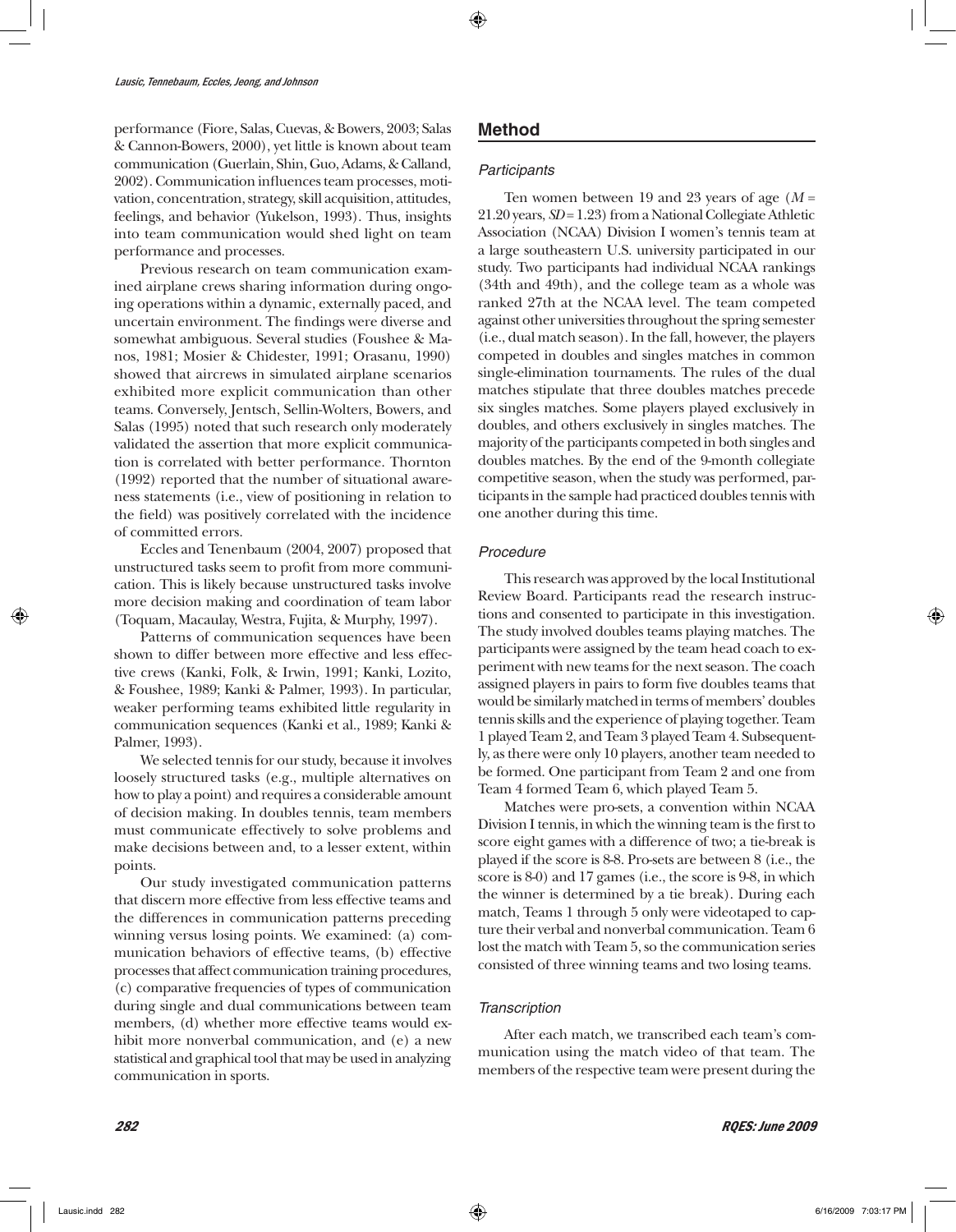transcription process to clarify any unclear communication. Communication that occurred within points was rare and between games was difficult to capture given the limits of the available recording equipment. Thus, only communication that occurred during each break between points was transcribed. Any communication that occurred during a given break was termed a communication unit. For example, Player 1 said, "Watch the wide serve," and Player 2 replied, "OK." Each communication unit was parsed into statements, defined as discrete sentences or phrases spoken by a team member (Jeong, 2003). The aggregate of each team's communication units was termed a communication series. For each communication series, information about the current match status was recorded, including the current score and whether the team won or lost the point.

## *Coding*

Each message within each communication unit was coded once only as a type of statement according to a communication typology modified from Bowers et al. (1998), which contained six types. The typology, with a quote exemplifying each type, is specified in Table 1. The phrase "Watch for the wide serve" would be coded using the adopted typology an as action statement (ACT) and "OK" as an acknowledgement statement (ACK). Emotional statements (EMOs) could also include nonverbal components, such as a slap on the back. We conducted an interrater reliability assessment for the coding by randomly selecting the communication transcript for one team and having two other researchers code it. Interrater agreement was 95.1% and Cohen's kappa .88. Kappa values between .81 and 1 indicate "almost perfect" agreement (Landis & Koch, 1977, p. 165).

#### *Analysis*

All of the winning teams' coded communication series were collapsed to form one "winning team" data set. The same was undertaken for the losing teams to form one "losing team" data set. For each of the two groups, we performed an analysis using the Discussion Analysis Tool (Jeong, 2003), a software program developed to facilitate the analysis and visualization of discourse patterns in human communications. First, statement type frequencies were coded and tabulated. Second, a sequential analysis was performed on the data to identify patterns in the discourse produced between tennis partners (Bakeman & Gottman, 1997; Bakeman & Quera, 1995). In this study, there were 36  $(6 \times 6)$  possible combinations of contiguous statement types, or statement pairs. The expected transitional probability was the probability that one type of statement would directly follow another statement type based on random chance alone. For example, because

there were 6 possible statement types, the expected probability for each statement type was .167 (or 1 divided by 6). We based the observed transitional probabilities on the number of times each pair of contiguous statement pairs was observed in the data set. For example, if 40 of the 100 observed statements following statement type A were statement type B, the observed transitional probability between statement type A and B would be .40 (or 40 divided by 100).

We used sequential analysis to examine the simplest, first-order chains of communication. For example, if in-between-the-point dialogue consisted of an action statement (ACT), then an acknowledgement statement (ACK), and finally another ACK statement, the communication pairs of the dialogue were as follows:  $ACT \rightarrow ACK$ , and  $ACK \rightarrow ACK$ . Although this example ends with an acknowledgement statement, it is unlikely for the first statement in a pattern to be the same as the last statement in the pattern preceding it.

To determine which observed transitional probabilities could be deemed as a "pattern" in the communications exchanged between the doubles partners, we computed *z* scores with the DAT software to determine whether each observed transitional probability was significantly higher or significantly lower than the expected

**Table 1.** Communication typology used for coding

| Code category              | Example quote                                                                                                                                                                                                                                                                              |  |  |  |  |
|----------------------------|--------------------------------------------------------------------------------------------------------------------------------------------------------------------------------------------------------------------------------------------------------------------------------------------|--|--|--|--|
| Uncertainty statement      | Composed of direct and indirect<br>questions (e.g., "Do you want me to                                                                                                                                                                                                                     |  |  |  |  |
| Action statement           | return crosscourt?")<br>Statement expressing preferred<br>course of action or plan (e.g., "Place<br>a slice serve into her body.")                                                                                                                                                         |  |  |  |  |
| Acknowledgement            | Statement and/or short response<br>following uncertainty or action state-<br>ments (e.g., "Yes" or "Ok.")                                                                                                                                                                                  |  |  |  |  |
| <b>Factual statement</b>   | Statement that verbalizes readily<br>observable realities (e.g., "The wind<br>is horrible") or statement relating<br>to events or circumstances based<br>on personal or team experiences<br>(e.g., "I played against her last sea-<br>son and she struggled with volleys.")                |  |  |  |  |
| Nontask statement          | Statement not related to team task<br>(e.g., "I need to change my shirt.")                                                                                                                                                                                                                 |  |  |  |  |
| <b>Emotional statement</b> | Statement expressing sentiment,<br>mood, or reaction (e.g., "I feel anx-<br>ious") or motivation offering inspira-<br>tion, drive, or creating impulse on<br>teammate (e.g., "Come on, you can<br>do it!"), which could also include a<br>nonverbal component such as slap<br>on the back. |  |  |  |  |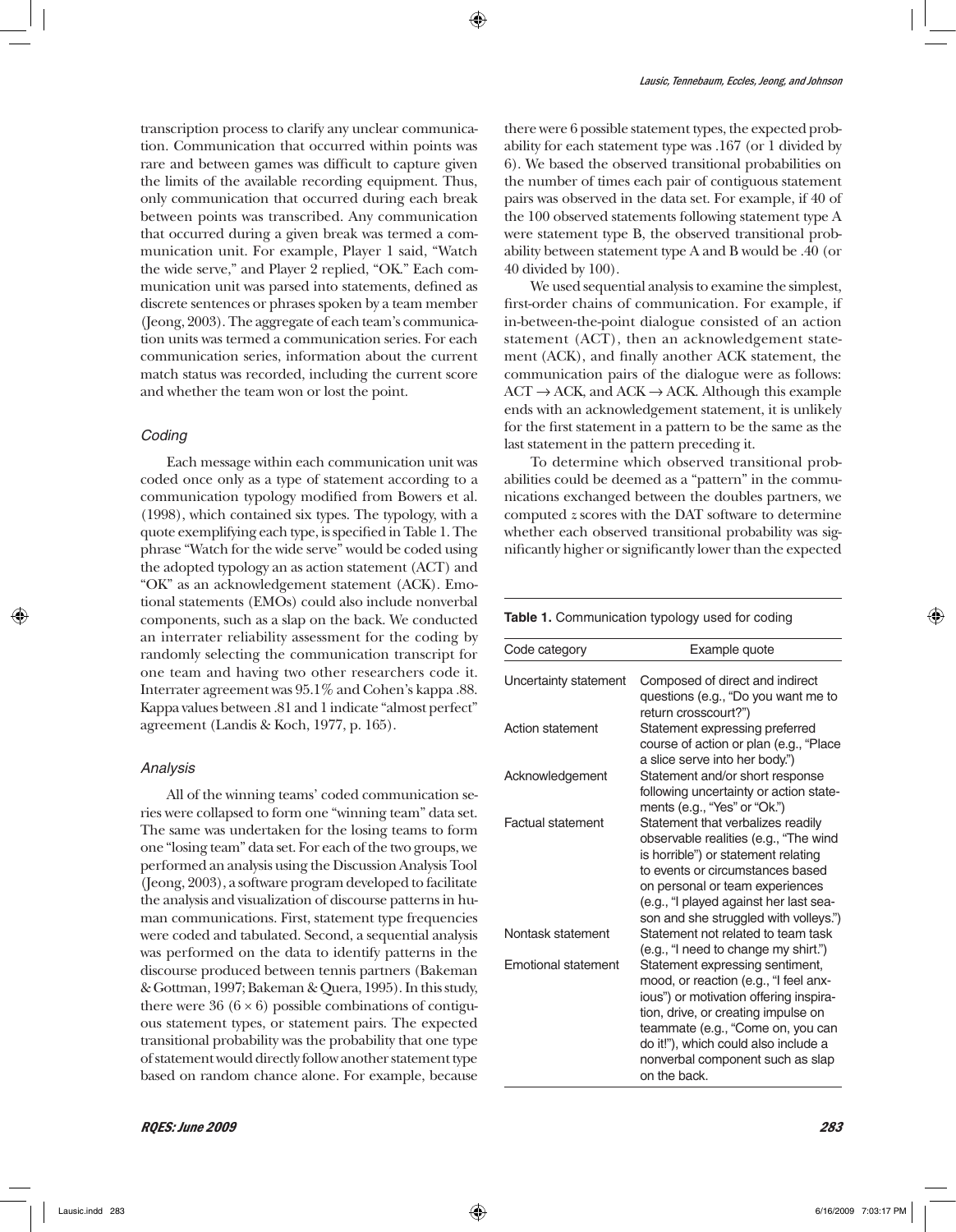probability tested at alpha *p* < .05 (Bakeman & Gottman, 1997). We recorded both sets of data (i.e., for winning and losing teams) in separate documents within the DAT software, and separate frequency, transitional probability, and *z* score matrices were produced from the analysis of each data set. In addition, Fisher's exact two-tailed test was used to reveal if winning teams had a higher frequency of nonverbal communication than losing teams, and to test for differences between the transitional probability matrices of the winning teams versus the transitional probability matrix of the losing teams.

## **Results**

⇔

#### *Differences Between Winning and Losing Teams*

The total number of patterns for the three winning teams observed in three matches was 243, with a mean of 81 patterns per match. The total number of patterns for the two losing teams during two matches was 84, with a mean of 42 messages per match. The number of points played in a match was identical for the winning and the losing teams; hence, the opportunity for communication was equal. Yet, the winning teams communicated twice as much as the losing teams.

Figure 1 shows the flow of communication for winning and losing teams. DAT software generated probabilities of communication channels as graphical pictures of communication events. In the diagram, thick lines indicate interactions that had a significantly higher probability of occurrence; thinner or dotted lines represent interactions that were less likely to occur.

Statistical analysis, including *z* scores for winning and losing teams, generated 11 patterns that had a significantly higher frequency of occurrence than expected. For winning teams, the expected frequency of occurrence was 6.75 per pattern. For losing teams, the expected value was 2.33 per pattern. These two values were obtained by dividing the total number of patterns by the number of all possible patterns (i.e., 36). While expected patterns are based on the assumption that communication sequences have an equal chance to occur, this assumption does not consist of practical and observable sequence occurrences and established base rates.

Among the 11 communication patterns that occurred within the five observed doubles matches (including three sets of winning teams and two sets of losing teams), 4 patterns included an ACT statement as a response to (a) an ACT, (b) an ACK, (c) a factual statement (FAC), and (d) an EMO. In addition, three patterns included an EMO as an initiating statement or as a response to an uncertainty statement (UNC), (b) a FAC, and (c) another EMO. Two patterns included an ACK as a response to (a) an UNC and (b) an ACT. The final groups of patterns included a FAC following (a) a FAC and (b) a nontask statement (NTS) followed by another NTS.

⊕

*Major Differences.* Visual inspection of communication diagrams for winning and losing teams shows that winning teams had a strong tendency for using ACT → ACT (e.g., "I'll be moving back and anticipating  $\text{lobs} \rightarrow \text{``Wide}$ fake" meaning "I'll serve wide and you make a fake move at the net"), UNC  $\rightarrow$  ACK (e.g., "Do you want to serve?"  $\rightarrow$  "Yes"), and FAC  $\rightarrow$  ACT (e.g., "You were there"  $\rightarrow$ "Kick it [the serve] out wide") patterns. By contrast, losing teams were characterized by an NTS  $\rightarrow$  NTS pattern (e.g., "This [shoe] is driving me crazy"  $\rightarrow$  "It does it to my heels too."). The observed probability and frequency statistics for initiating and subsequent statements (i.e., communication patterns) for winning and losing teams are shown



Figure 1. Communication event diagram for winning and losing teams. Circles depict different events, and arrows represent transitional probabilities between communication events;  $UNC =$  uncertainty statement; ACT = action statement; ACK ERO = anothality statement; NS T = action statement; N<br>= acknowledgement statement; FAC = factual statement; NTS = nontask statement; EMO = emotional statement.

284 RQES: June 2009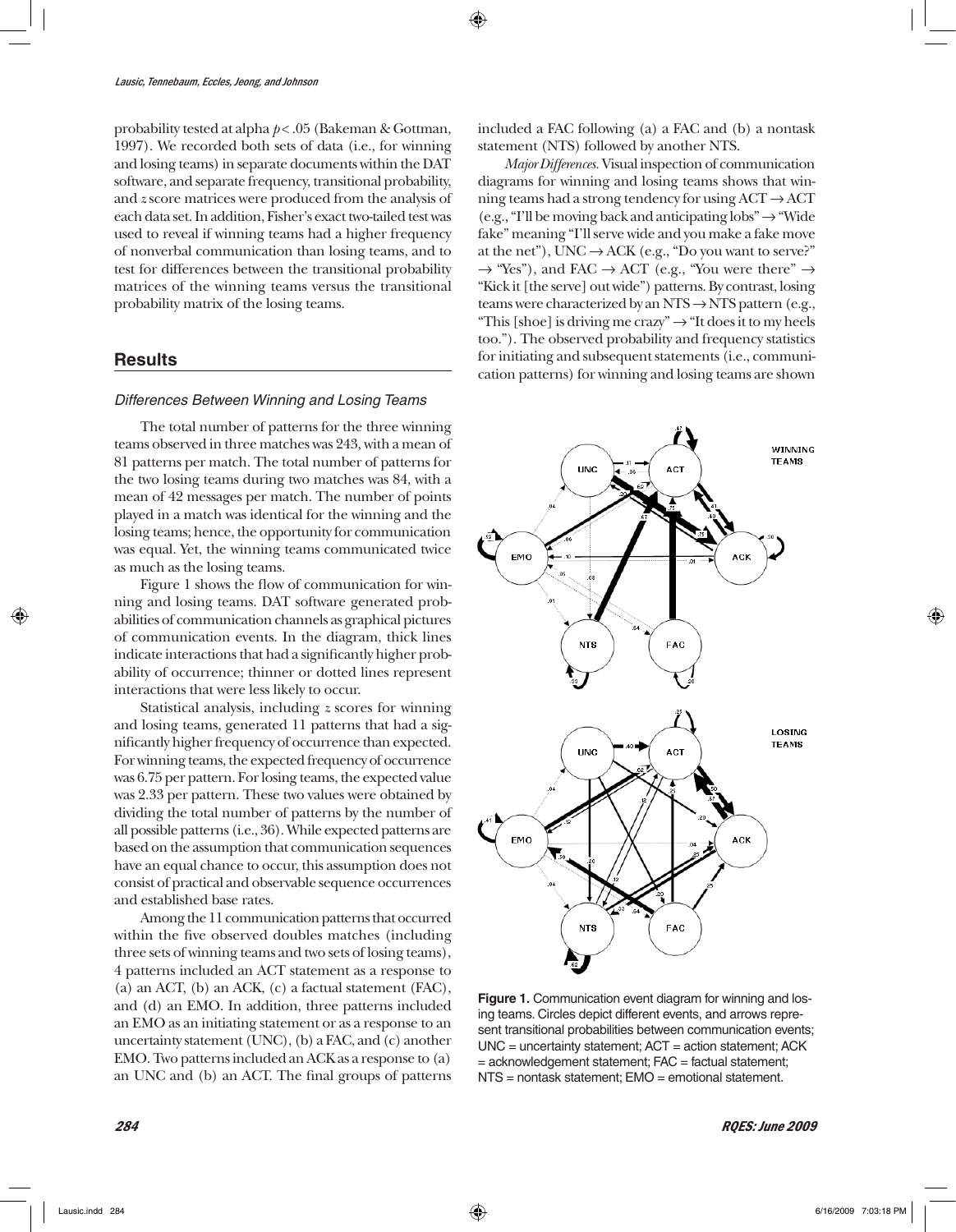in Table 2. Table 3 displays *z* scores and corresponding p values. In Table 3, the higher *z* scores indicate a higher probability of pattern occurrence.

*Secondary Differences.* Further inspection of communication diagrams for winning and losing teams reveals that both used an equal quantity of communication patterns. Namely, out of 36 possible patterns, winning teams used 21 communication patterns, and losing teams used 22. However, the teams differed in pattern style. Visual

**Table 2.** Communication statements' frequencies and their percentages

| Category    |       | Winning teams |       | Losing Teams |       | Totals |
|-------------|-------|---------------|-------|--------------|-------|--------|
| name        | Freq. | ℅             | Freq. | $\%$         | Freq. | ℅      |
|             |       |               |       |              |       |        |
| Uncertainty | 12    | 2.6           | 7     | 3.7          | 19    | 2.9    |
| Action      | 121   | 25.9          | 54    | 8.9          | 175   | 26.8   |
| Acknowl-    |       |               |       |              |       |        |
| edgement    | 22    | 4.7           | 11    | 5.9          | 33    | 5.0    |
| Factual     | 29    | 6.2           | 8     | 4.3          | 37    | 5.7    |
| Nontask     | 3     | 0.6           | 11    | 5.9          | 14    | 2.1    |
| Emotional   | 280   | 60.0          | 96    | 51.3         | 376   | 57.5   |
| Totals      | 467   | 100.0         | 187   | 100.0        | 654   | 100.0  |
| Emotional   |       |               |       |              |       |        |
| nonverbal   | 168   | 36.0          | 67    | 36.0         | 235   | 36.0   |
| Emotional   |       |               |       |              |       |        |
| verbal      | 112   | 24.0          | 29    | 15.3         | 141   | 21.5   |

*Note*. Freq. = frequencies.

comparison of the two diagrams in Figure 1 shows that the communication patterns of the winning teams were more homogeneous (i.e., higher probability of certain patterns) than the patterns of the losing teams.

The statistical analysis revealed that out of 11 major communication patterns, winning teams used a total of 10 patterns: (a)  $ACT \rightarrow ACT$ , (b)  $ACK \rightarrow ACT$ , (c) FAC  $\rightarrow$  ACT, (d) EMO  $\rightarrow$  ACT, (e) EMO  $\rightarrow$  UNC, (f) EMO  $\rightarrow$ FAC, (g) EMO  $\rightarrow$  EMO, (h) UNC  $\rightarrow$  ACK, (i) ACT  $\rightarrow$ ACK, and (j) FAC  $\rightarrow$  FAC. These patterns occurred at probabilities higher than chance. Conversely, the losing teams were most likely to use only four patterns. While winning teams lacked only the NTS  $\rightarrow$  NTS pattern, the losing teams lacked: (a)  $ACT \rightarrow ACT$ , (b)  $ACK \rightarrow ACT$ , (c) FAC  $\rightarrow$  ACT, (d) EMO  $\rightarrow$  UNC, (e) EMO  $\rightarrow$  FAC, (f) UNC  $\rightarrow$  ACK, and (g) FAC  $\rightarrow$  FAC. Fisher's two-tailed exact test revealed no evidence to conclude that winning teams differed from losing teams in using nonverbal communication  $[\chi^2 (1, N = 654) = .049, p = .824]$ .

# *Differences in Communication Preceding Winning and Losing Outcomes*

A total of 172 communication patterns resulted in a winning outcome and 155 patterns resulting in a losing outcome. Figure 2 shows patterns that occurred prior to winning points and prior to losing points. Visual inspection of these diagrams, *z* scores, and frequency counts indicate that only two patterns preceding winning out-

| Initiating   |                       |                       |                       | Subsequent statements   |                       |                       |                  |
|--------------|-----------------------|-----------------------|-----------------------|-------------------------|-----------------------|-----------------------|------------------|
| statements   | <b>UNC</b><br>%/freq. | <b>ACT</b><br>%/freq. | <b>ACK</b><br>%/freq. | <b>FAC</b><br>$%$ freq. | <b>NTS</b><br>%/freq. | <b>EMO</b><br>%/freq. | Total<br>%/freq. |
| Winning team |                       |                       |                       |                         |                       |                       |                  |
| <b>UNC</b>   | .00/0                 | .17/2                 | .75/9                 | .00/0.                  | .08/1                 | .00/0                 | 100/12           |
| <b>ACT</b>   | .06/1                 | .47/8                 | .41/7                 | .00/0                   | .00/0                 | .06/1                 | 100/17           |
| <b>ACK</b>   | .20/2                 | .40/4                 | .30/3                 | .00/0                   | .00/0                 | .10/1                 | 100/10           |
| <b>FAC</b>   | .00/0                 | .75/15                | .00/0                 | .20/4                   | .00/0                 | .05/1                 | 100/20           |
| <b>NTS</b>   | .00/0                 | .67/2                 | .00/0                 | .00/0                   | .33/1                 | .00/0.                | 100/3            |
| <b>EMO</b>   | .04/7                 | .33/59                | .01/2                 | .09/17                  | .01/1                 | .52/95                | 100/181          |
| Total        | 10                    | 90                    | 21                    | 21                      | 3                     | 98                    | 243              |
| Losing team  |                       |                       |                       |                         |                       |                       |                  |
| <b>UNC</b>   | .00/0                 | .40/2                 | .20/1                 | .20/1                   | .20/1                 | .00/0                 | 100/5            |
| <b>ACT</b>   | .00/0                 | .25/2                 | .50/4                 | .00/0                   | .13/1                 | .13/1                 | 100/8            |
| <b>ACK</b>   | .00/0                 | .67/2                 | .00/0                 | .00/0.                  | .33/1                 | .00/0.                | 100/3            |
| <b>FAC</b>   | .00/0                 | .25/1                 | .25/1                 | .00/0.                  | .00/0                 | .50/2                 | 100/4            |
| <b>NTS</b>   | .00/0                 | .13/1                 | .25/2                 | .00/0.                  | .63/5                 | .00/0                 | 100/8            |
| <b>EMO</b>   | .04/2                 | .43/24                | .04/2                 | .05/3                   | .04/2                 | .41/23                | 100/56           |
| Total        | 2                     | 32                    | 10                    | 4                       | 10                    | 26                    | 84               |

**Table 3.** Transitional probabilities and frequencies of communication patterns for winning and losing teams

⊕

*Note*. UNC = uncertainty statement; ACT = action statement; ACK = acknowledgement statement; FAC = factual statement; NTS = nontask statement; EMO = emotional statement; %/freq. = percentages of frequencies; values in bold are higher than expected probability (*z* score < 1.96, alpha < .05) by statistical analysis.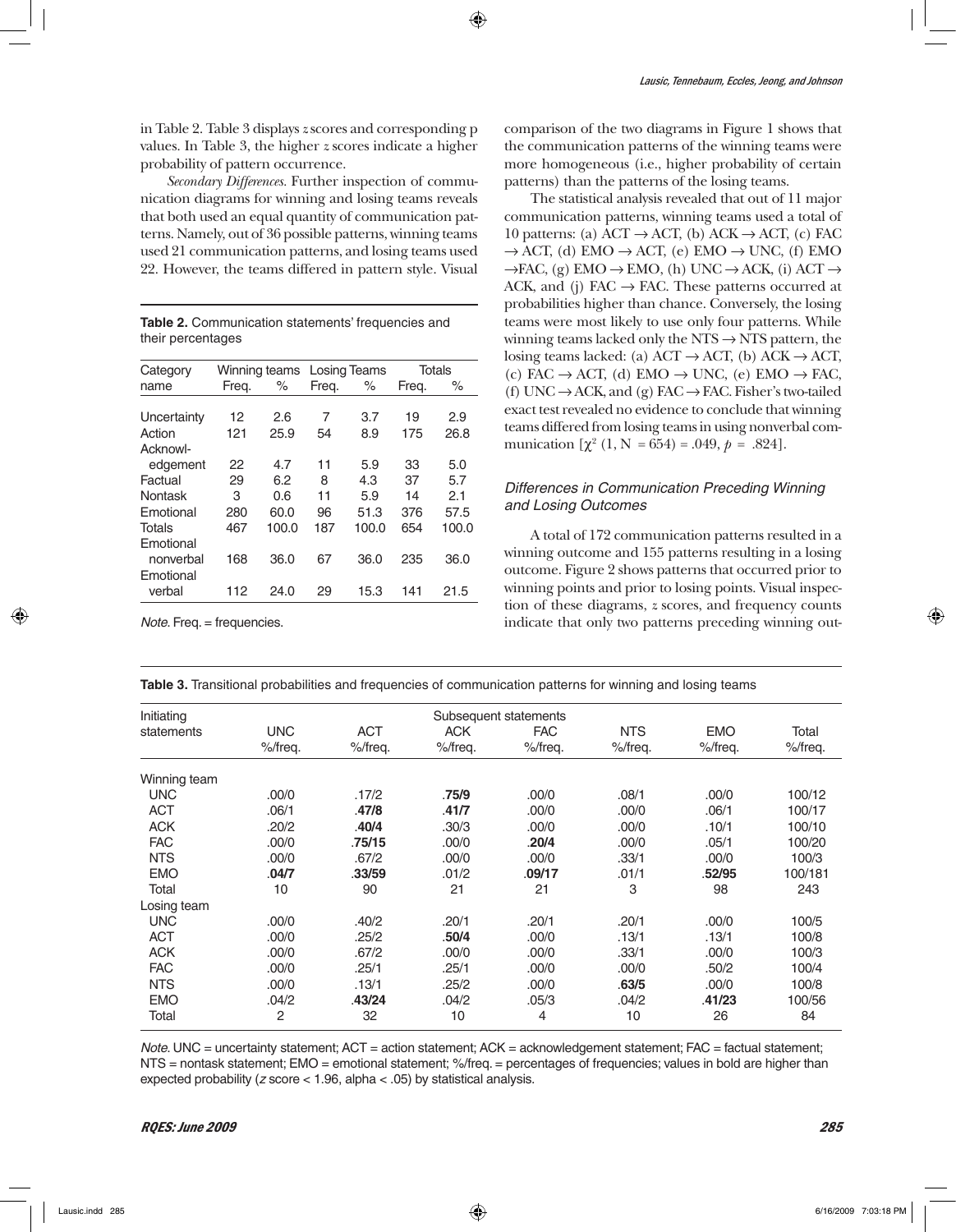comes are statistically significant: (a)  $ACT \rightarrow ACK$  and (b)  $EMO \rightarrow EMO$ . Similarly, only three significant patterns preceding losing outcomes: (a)  $ACT \rightarrow ACK$ , (b)  $EMO$  $\rightarrow$  EMO, and (c) UNC  $\rightarrow$  ACK.

## *Frequencies of Communications*

We observed and coded 654 messages. The frequencies of each of the communication types are presented in Table 4. EMO statements, such as "Come on!" or "Great volley!" represented over a half of the messages (57.5%) communicated between team members. This was the only category that included verbal and nonverbal messages.



| <b>Table 4.</b> Z scores and probabilities of communication |  |
|-------------------------------------------------------------|--|
| patterns in winning and losing teams                        |  |

*z p z p*

Initiating Subsequent statement statement Winning teams Losing teams

⊕

| communicated between team members. This was the only<br>category that included verbal and nonverbal messages.<br>ACT statements (26.8%), such as "I'll be moving back |  |
|-----------------------------------------------------------------------------------------------------------------------------------------------------------------------|--|
| $\overline{40}$<br>LOSING<br>OUTCOME<br><b>ACT</b><br>UNC<br>10.                                                                                                      |  |
| .06<br>.29<br>EMO<br>ACK<br>.01<br>.25<br>.08<br>.02<br>.07<br>FAC<br><b>NTS</b>                                                                                      |  |
| 40<br>WINNING<br>OUTCOME<br><b>UNC</b><br>ACT                                                                                                                         |  |
| 3Ŕ<br>.02<br>EMO<br>ACK<br>.02<br>5<br>.06<br>.20<br>.07<br>01<br>.06<br>20                                                                                           |  |
| .10<br><b>NTS</b><br>FAC<br>.24<br>43                                                                                                                                 |  |

| <b>UNC</b>                             |                  |              |                 |              |
|----------------------------------------|------------------|--------------|-----------------|--------------|
| $\rightarrow$ UNC                      | $-0.40$          | 0.69         | 0.00            | 1.00         |
| $\rightarrow$ ACT                      | 0.42             | 0.67         | 2.39            | 0.02         |
| $\rightarrow$ ACK                      | 8.89             | 0.00         | 0.82            | 0.41         |
| $\rightarrow$ FAC                      | $-0.46$          | 0.65         | 4.00            | 0.00         |
| $\rightarrow$ NTS                      | 2.95             | 0.00         | 0.82            | 0.41         |
| $\rightarrow$ EMO                      | $-0.40$          | 0.69         | $-0.44$         | 0.66         |
| <b>ACT</b>                             |                  |              |                 |              |
| $\rightarrow$ UNC                      | 1.80             | 0.07         | 0.00            | 1.00         |
| $\rightarrow$ ACT                      | 4.40             | 0.00         | 1.57            | 0.12         |
| $\rightarrow$ ACK                      | 5.31             | 0.00         | 4.10            | 0.00         |
| $\rightarrow$ FAC                      | $-0.55$          | 0.58         | $-0.33$         | 0.74         |
| $\rightarrow$ NTS                      | $-0.39$          | 0.70         | 0.30            | 0.76         |
| $\rightarrow$ EMO                      | 1.80             | 0.07         | 1.43            | 0.15         |
| <b>ACK</b>                             |                  |              |                 |              |
| $\rightarrow$ UNC                      | 5.49             | 0.00         | 0.00            | 1.00         |
| $\rightarrow$ ACT                      | 2.64             | 0.01         | 3.43            | 0.00         |
| $\rightarrow$ ACK                      | 2.67             | 0.01         | $-0.57$         | 0.57         |
| $\rightarrow$ FAC                      | $-0.42$          | 0.67         | $-0.19$         | 0.85         |
| $\rightarrow$ NTS                      | $-0.29$          | 0.77         | 1.43            | 0.15         |
| $\rightarrow$ EMO                      | 2.56             | 0.01         | $-0.34$         | 0.73         |
| FAC                                    |                  |              |                 |              |
| $\rightarrow$ UNC                      | $-0.52$          | 0.60         | 0.00            | 1.00         |
| $\rightarrow$ ACT                      | 8.71             | 0.00         | 1.08            | 0.28         |
| $\rightarrow$ ACK                      | $-1.36$          | 0.17         | 1.08            | 0.28         |
| $\rightarrow$ FAC                      | 6.73             | 0.00         | $-0.22$         | 0.83         |
| $\rightarrow$ NTS                      | $-0.43$          | 0.67         | $-0.66$         | 0.51         |
| $\rightarrow$ EMO                      | 1.59             | 0.11         | 5.13            | 0.00         |
| <b>NTS</b>                             |                  |              |                 |              |
| $\rightarrow$ UNC                      | $-0.19$          | 0.85         | 0.00            | 1.00         |
| $\rightarrow$ ACT                      | 2.82             | 0.00         | 0.30            | 0.00         |
| $\rightarrow$ ACK                      | $-0.51$          | 0.61         | 1.57            | 0.61         |
| $\rightarrow$ FAC                      | $-0.23$          | 0.82         | $-0.33$         | 0.74         |
| $\rightarrow$ NTS                      | 6.27             | 0.00         | 5.37            | 0.00         |
| $\rightarrow$ EMO                      | $-0.19$          | 0.85         | $-0.57$         | 0.57         |
| <b>EMO</b>                             |                  |              |                 |              |
| $\rightarrow$ UNC                      | 6.35             | 0.00         | 0.00            | 1.00         |
| $\rightarrow$ ACT                      | 15.84            | 0.00         | 14.72           | 0.00         |
| $\rightarrow$ ACK<br>$\rightarrow$ FAC | $-6.66$<br>16.21 | 0.00<br>0.00 | $-2.63$         | 0.01<br>0.00 |
| $\rightarrow$ NTS                      | $-0.80$          | 0.42         | 4.98<br>$-2.63$ | 0.01         |
| $\rightarrow$ EMO                      | 123.62           | 0.00         | 26.19           | 0.00         |
|                                        |                  |              |                 |              |

**Figure 2.** Communication event diagram for winning and losing outcomes. Circles depict different events, and arrows represent transitional probabilities between communication events; UNC = uncertainty statement; ACT = action statement; ACK = acknowledgement statement; FAC = factual statement; NTS = nontask statement; EMO = emotional statement.

*Note:* UNC = uncertainty statement; ACT = action statement; ACK = acknowledgement statement; FAC = factual statement; NTS = nontask statement; EMO = emotional statement; (*z* score < 1.96, alpha < .05)

# 286 RQES: June 2009

⊕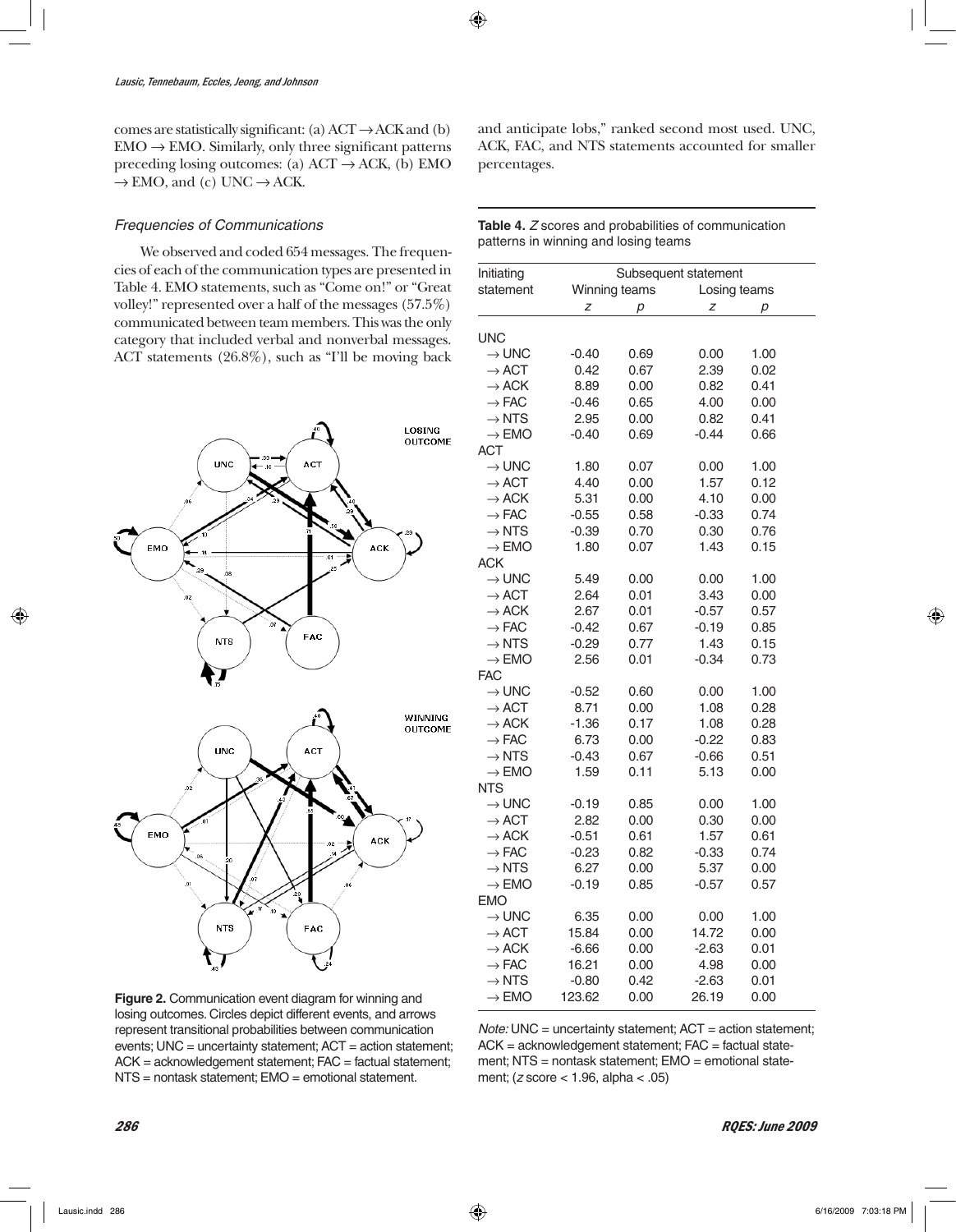# ⊕

# **Discussion**

### *Differences Between Winning and Losing Teams*

Our study revealed that winning teams exchanged messages more frequently than losing teams, which is congruent with Orasanu's (1990), Foushee and Manos's (1981), and Mosier and Chidester's (1991) findings in nonsport domains. Moreover, patterns discerned more effective and less effective teams. In particular, while winning teams demonstrated a strong tendency for using  $UNC \rightarrow ACK, ACT \rightarrow ACT, and FAC \rightarrow ACT, pattern, los$ ing teams made greater use of the NTS  $\rightarrow$  NTS pattern.

These findings have several implications. When the  $UNC \rightarrow ACK$  pattern is established and used, problemsolving stops, and further communication takes place. If the message receiver continues with problem solving without recognizing the UNC statement, the sender may or may not continue to use her current plan of action. Thus, the situation can ultimately lead to confusion, because the relevant knowledge was not shared between the partners about the upcoming plan of action (Eccles & Tenenbaum, 2004). Furthermore, winning teams had more significant communication patterns containing ACT statements (see Table 3) as they discussed actions and planned future events more frequently than losing teams, especially via  $ACT \rightarrow ACT$  patterns. This pattern probably helped achieve shared knowledge about upcoming actions, which led to greater coordination, and in turn enhanced performance (Eccles & Tenenbaum 2004). In particular, winning teams had twice as many patterns ending with ACT statements in comparison to losing teams. These findings are congruent with results of Bowers et al.'s (1998) study of aircrew communication, where better performing teams used UNC → ACK patterns more often and had more patterns ending with ACT statements.

Winning teams used statements about readily observable realities and past team experiences via FAC → ACT patterns more frequently than losing teams. We speculated that winning teams could be more attuned to court conditions, such as wind and speed of the court surface, and were able to communicate experiences that facilitated better problem solving (i.e., a FAC statement such as "I played against her last season and she struggled with the volleys" could result in a shared plan to force the particular opposing player to hit more volleys). Information about certain environmental conditions can be used for strategizing and determining future actions. Winning teams lacked the NTS  $\rightarrow$  NTS pattern characteristic of less effective teams. Because this pattern is not related to task solving, it appears valueless for achieving coordination and ultimately problem solving.

Despite the fact that both winning and losing teams used approximately the same number of communication patterns (i.e., 22 vs. 21, respectively), the winning teams

emerged with 10 significant communication patterns. In contrast, the losing teams had only four statistically significant communication patterns. A small number of communication patterns may indicate a limited capability to coordinate actions and solve problems "on the fly," such as those encountered in tennis doubles. In particular, winning teams had more patterns including ACK statements (i.e., three vs. one) than losing teams. ACK statements "…provide the sender with a feedback that a message has been received and understood" (Bowers et al., 1998; p. 676) and thus affect task performance (Schmidt & Lee, 2005). A low capacity for communicating and solving problems may eventually lead to a losing outcome.

Further inspection of the bird's-eye diagram (see Figure 1) confirmed that the losing teams had a less homogenous message exchange. The fact that losing teams are marked with a heterogeneous overall communication pattern supports Kanki, Lozito, and Foushee's (1989) study of aircrew communications. They found that poorer performing crews had more speech variations, while better performing crews were marked by high rates of predictable patterns including observation statements, commands, and acknowledgements. Consistency in message exchange may provide an advantage to both team members. We speculate that this advantage was the partner's predictable behavior. With a rise in predictability, shared expectations increase, and the coordination of both team members is most likely to be successful in problem solving (Eccles & Tenenbaum, 2004, 2007).

# *Differences in Communication Preceding Winning and Losing Outcomes*

With all communication patterns analyzed, the results suggest that there was virtually no difference between communication patterns preceding winning versus losing outcomes across winning/losing matches. This finding leads us to conclude that losing teams were focusing on skill execution (e.g., stroking the ball), whereas winning teams were focusing more on achieving a shared knowledge through increased communication of plans for action during upcoming points to enhance the coordination of their actions during play. Experimental evidence indicates that members of better performing teams were more likely to acknowledge questions from team members, therefore increasing communication and chance for coordination on tasks at hand (Bowers et al., 1998). Future research may determine whether experts and novice tennis doubles partners communicate differently prior to losing or winning points.

The study quantified the use of 11 significant communication patterns. Participants mostly used communication patterns linked to ACT statements, EMO statements, ACK statements, and NTS statements. Four types of patterns —  $ACT \rightarrow ACT$ , ACK  $\rightarrow$  ACT, FAC  $\rightarrow$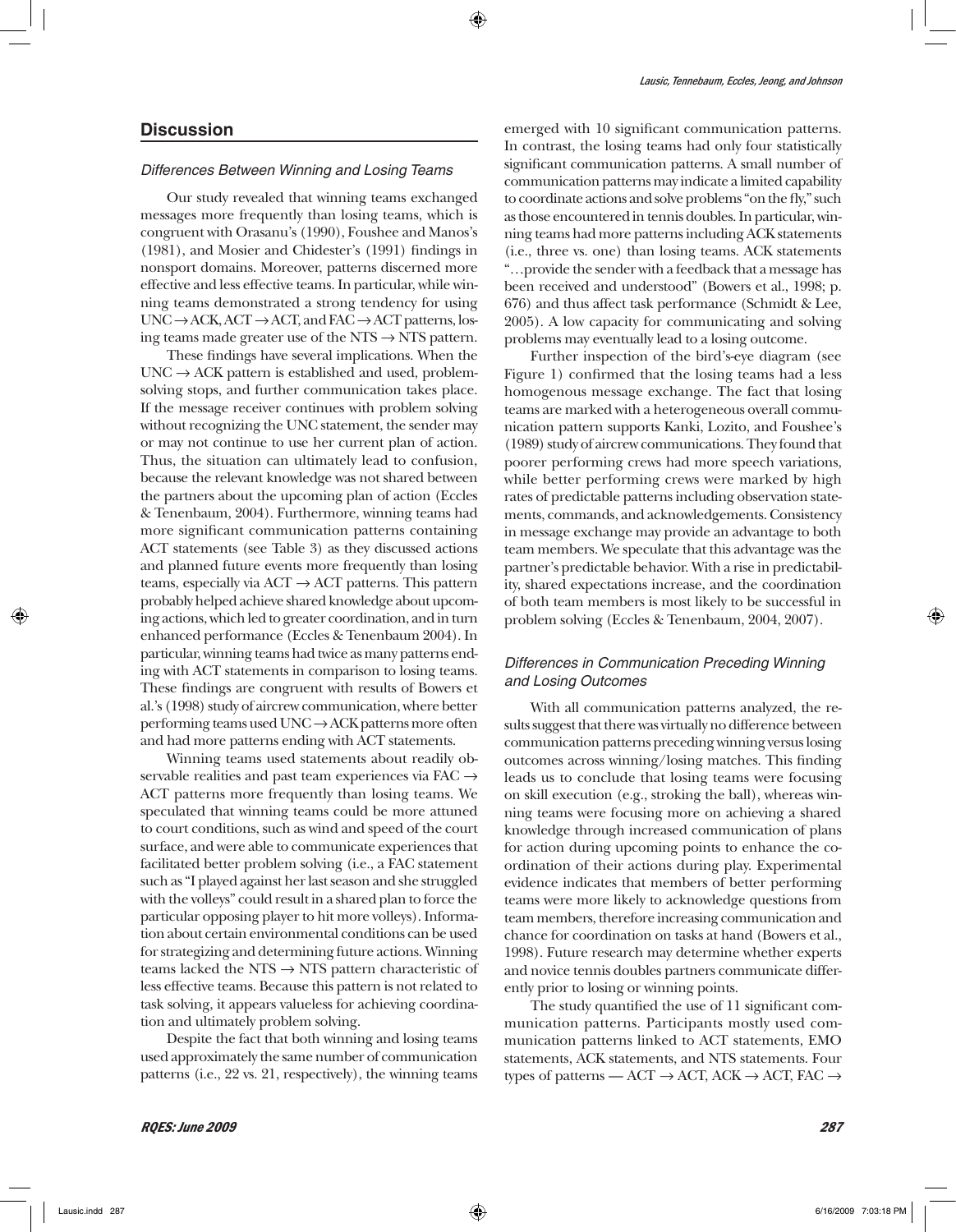ACT, and  $EMO \rightarrow ACT$  — contained ACT statements as a response. Three types of patterns consisted of EMO statement initiation (i.e.,  $EMO \rightarrow UNC$ ,  $EMO \rightarrow FAC$ , and  $EMO \rightarrow EMO$ ; see Tables 5 and 6).

During a typical tennis match, the content and other characteristics of message exchange can greatly affect the message receiver. As a successful team emerges, its players become proficient in exchanging a large number of positive, motivational messages that have an emotional component. It is reasonable to expect many communication patterns that contain emotional messages. Furthermore, following EMO statements, players were most likely to respond with another EMO statement (i.e., more than half of the time) or with an ACT statement (i.e., one third of the time). The receiver offers empathy and concern by responding emotionally, or decides to offer helpful advice for planning an action that would result in effective task solving. Last, two patterns included an ACK statement as a response (i.e., UNC → ACK and ACT  $\rightarrow$  ACK). As the outcome of the following point might depend on an acknowledgement of the sent message, it is important to the sender that the recipient accepts and interprets the transmitted message. This is a vital condition for enhanced coordination in effective problem solving (Foushee & Manos, 1981).

This study had several limitations. First, the small sample size limited the power and scope of the study. In addition, we did not obtain the data during more salient competitions. Another limitation of the study was that it yielded a low count (one) of during-the-point communications (e.g., during a lob, the player can say "Yours" or "Switch," and her partner may say "Mine"). In addition, the data set included only 654 messages. As a result, the observed frequencies were small owing to a reasonably large number of potential communication pairs. Therefore, a larger set of communication messages achieved by using a larger sample of players is needed to generalize the findings.

This study is limited to first-order communication chains, rather than second- or third-order chains, which are more likely to resemble dialogues. Focusing on higher order chains, or sequences, of communication can clarify the role of communication in effective teams. Higher order chains should be taken into consideration in communication-performance linkage studies. Also, in the absence of base-rate data on communication patterns, it was assumed that all pairs have an equal probability of occurrence. More extensive research is needed to establish base-rate data so that more representative base rates can be used for inferential statistics.

Previous studies demonstrated that communication patterns, and to some extent communication counts, can distinguish more effective and less effective teams (Foushee & Manos, 1991; Kanki, Lozito, & Foushee, 1989; Mosier & Chidester, 1991; Orasanu, 1990). Future research needs to focus on supplementary conditions where communication occurs during message exchange, such as the type of task (i.e., serving vs. receiving). Also,

| Initiating       |                       |                       |                       | Subsequent statements   |                       |                       |                  |  |
|------------------|-----------------------|-----------------------|-----------------------|-------------------------|-----------------------|-----------------------|------------------|--|
| statement        | <b>UNC</b><br>%/freq. | <b>ACT</b><br>%/freq. | <b>ACK</b><br>%/freq. | <b>FAC</b><br>$%$ freq. | <b>NTS</b><br>%/freq. | <b>EMO</b><br>%/freq. | Total<br>%/freq. |  |
| Winning outcomes |                       |                       |                       |                         |                       |                       |                  |  |
| <b>UNC</b>       | .00/0.                | .00/0.                | .60/3                 | .20/1                   | .20/1                 | .00/0.                | 100/5            |  |
| <b>ACT</b>       | .00/0                 | .40/6                 | .47/7                 | .00/0                   | .07/1                 | .07/1                 | 100/15           |  |
| <b>ACK</b>       | .00/0                 | .67/4                 | .17/1                 | .00/0                   | .17/1                 | .00/0.                | 100/6            |  |
| <b>FAC</b>       | .00/0                 | .65/11                | .06/1                 | .24/4                   | .00/0                 | .06/1                 | 100/17           |  |
| <b>NTS</b>       | .00/0                 | .43/3.                | .14/1                 | .00/0.                  | .43/3                 | .00/0.                | 100/7            |  |
| <b>EMO</b>       | .02/2                 | .36/44                | .02/3                 | .10/12                  | .01/1                 | .49/60                | 100/122          |  |
| Total            | 2                     | 68                    | 16                    | 17                      | 7                     | 62                    | 172              |  |
| Losing outcomes  |                       |                       |                       |                         |                       |                       |                  |  |
| <b>UNC</b>       | .00/0                 | .33/4                 | .58/7                 | .00/0                   | .08/1                 | .00/0.                | 100/12           |  |
| <b>ACT</b>       | .10/1                 | .40/4                 | .40/4                 | .00/0                   | .00/0                 | .10/1                 | 100/10           |  |
| <b>ACK</b>       | .29/2                 | .29/2                 | .29/2                 | .00/0                   | .00/0                 | .14/1                 | 100/7            |  |
| <b>FAC</b>       | .00/0.                | .71/5                 | .00/0.                | .00/0                   | .00/0                 | .29/2                 | 100/7            |  |
| <b>NTS</b>       | .00/0                 | .00/0                 | .25/1                 | .00/0.                  | .75/3                 | .00/0.                | 100/4            |  |
| <b>EMO</b>       | .06/7                 | .34/39                | .01/1                 | .07/8                   | .02/2                 | .50/58                | 100/115          |  |
| Total            | 10                    | 54                    | 15                    | 8                       | 6                     | 62                    | 155              |  |

**Table 5.** Transitional probabilities and frequencies of communication patterns for winning and losing outcomes

⊕

*Note*. UNC = uncertainty statement; ACT = action statement; ACK = acknowledgement statement; FAC = factual statement; NTS = nontask statement; EMO = emotional statement; %/freq. = percentage of frequencies; values in bold = higher than expected probability (z score < 1.96, alpha < .05) by statistical analysis.

288 RQES: June 2009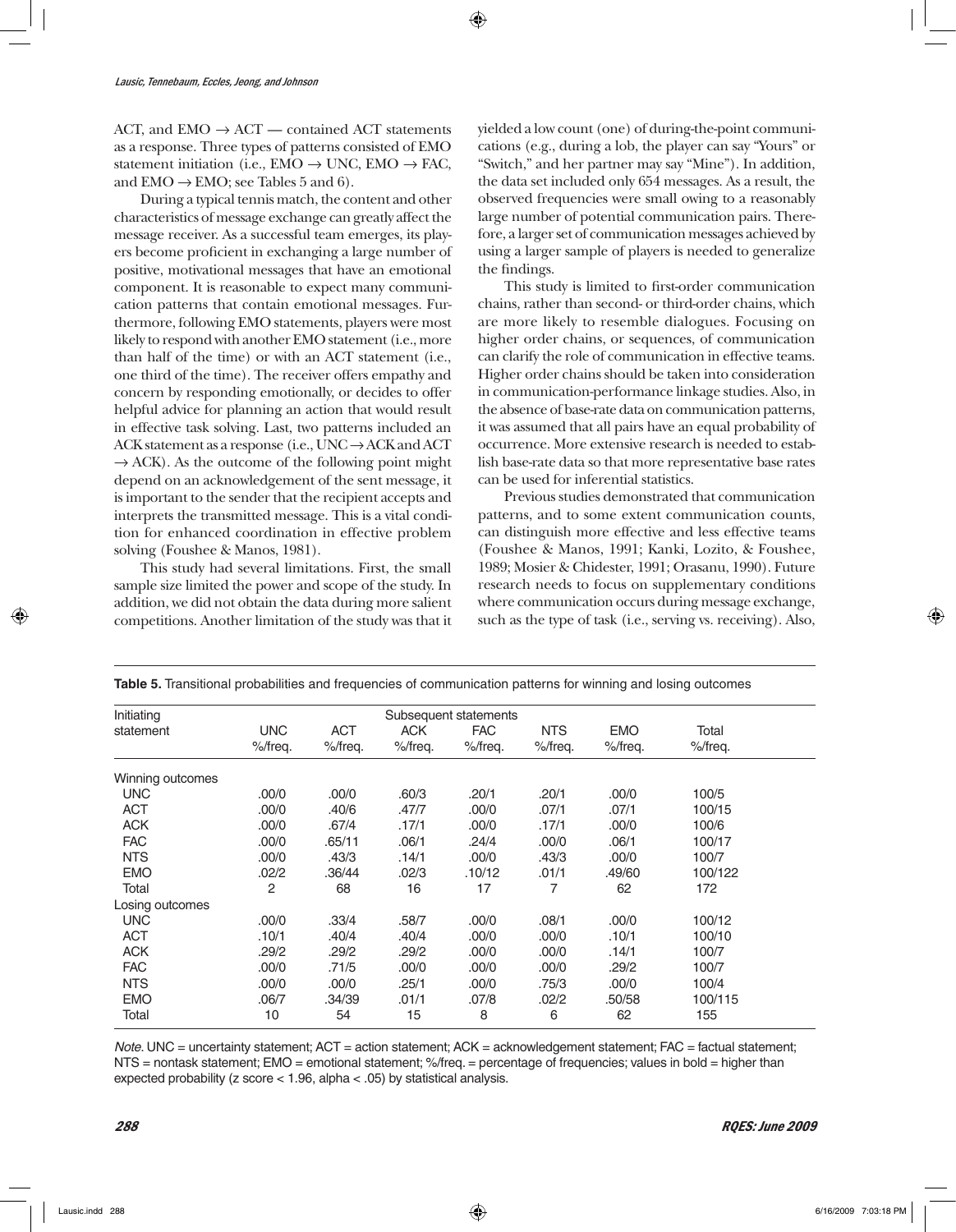using within-participant designs may shed more light on whether certain patterns of communication contribute to enhanced coordination and effectiveness.

**Table 6.** *Z* scores and probabilities of communication patterns in winning and losing outcomes

| Initiating        | Subsequent statement |                 |         |                |  |  |
|-------------------|----------------------|-----------------|---------|----------------|--|--|
| statement         |                      | Winning outcome |         | Losing outcome |  |  |
|                   | Z                    | р               | z       | р              |  |  |
| <b>UNC</b>        |                      |                 |         |                |  |  |
| $\rightarrow$ UNC | $-0.25$              | 0.80            | $-0.95$ | 0.34           |  |  |
| $\rightarrow$ ACT | $-1.83$              | 0.07            | $-0.11$ | 0.91           |  |  |
| $\rightarrow$ ACK | 3.96                 |                 | 5.94    |                |  |  |
|                   |                      | 0.00            |         | 0.00           |  |  |
| $\rightarrow$ FAC | 0.77                 | 0.44            | $-0.84$ | 0.40           |  |  |
| $\rightarrow$ NTS | 1.83                 | 0.07            | 0.83    | 0.41           |  |  |
| $\rightarrow$ EMO | $-1.70$              | 0.09            | $-2.94$ | 0.00           |  |  |
| ACT               |                      |                 |         |                |  |  |
| $\rightarrow$ UNC | $-0.44$              | 0.66            | 0.47    | 0.64           |  |  |
| $\rightarrow$ ACT | 0.04                 | 0.97            | 0.35    | 0.73           |  |  |
| $\rightarrow$ ACK | 5.21                 | 0.00            | 3.35    | 0.00           |  |  |
| $\rightarrow$ FAC | $-1.34$              | 0.18            | $-0.76$ | 0.45           |  |  |
| $\rightarrow$ NTS | 0.53                 | 0.60            | $-0.66$ | 0.51           |  |  |
| $\rightarrow$ EMO | $-2.48$              | 0.01            | $-2.00$ | 0.05           |  |  |
| <b>ACK</b>        |                      |                 |         |                |  |  |
| $\rightarrow$ UNC | $-0.27$              | 0.79            | 2.44    | 0.01           |  |  |
| $\rightarrow$ ACT | 1.38                 | 0.17            | $-0.36$ | 0.72           |  |  |
| $\rightarrow$ ACK | 0.63                 | 0.53            | 1.73    | 0.08           |  |  |
| $\rightarrow$ FAC | $-0.83$              | 0.41            | $-0.63$ | 0.53           |  |  |
| $\rightarrow$ NTS | 1.59                 | 0.11            | $-0.54$ | 0.59           |  |  |
| $\rightarrow$ EMO | $-1.87$              | 0.06            | $-1.42$ | 0.16           |  |  |
| <b>FAC</b>        |                      |                 |         |                |  |  |
| $\rightarrow$ UNC | $-0.47$              | 0.64            | $-0.71$ | 0.48           |  |  |
| $\rightarrow$ ACT | 2.24                 | 0.03            | 2.08    | 0.04           |  |  |
| $\rightarrow$ ACK | $-0.51$              | 0.61            | $-0.89$ | 0.37           |  |  |
| $\rightarrow$ FAC | 1.99                 | 0.05            | $-0.63$ | 0.53           |  |  |
| $\rightarrow$ NTS | $-0.89$              | 0.37            | $-0.54$ | 0.61           |  |  |
| $\rightarrow$ EMO | $-2.73$              | 0.01            | $-0.63$ | 0.53           |  |  |
| <b>NTS</b>        |                      |                 |         |                |  |  |
| $\rightarrow$ UNC | $-0.29$              | 0.77            | $-0.53$ | 0.60           |  |  |
| $\rightarrow$ ACT | 0.18                 | 0.86            | $-1.48$ | 0.14           |  |  |
| $\rightarrow$ ACK | 0.46                 | 0.65            | 1.05    | 0.29           |  |  |
| $\rightarrow$ FAC | $-0.89$              | 0.37            | $-0.47$ | 0.64           |  |  |
| $\rightarrow$ NTS | 5.30                 | 0.00            | 7.47    | 0.00           |  |  |
| $\rightarrow$ EMO | $-2.03$              | 0.04            | $-1.65$ | 0.10           |  |  |
| <b>EMO</b>        |                      |                 |         |                |  |  |
| $\rightarrow$ UNC | 0.91                 | 0.36            | $-0.31$ | 0.76           |  |  |
|                   |                      |                 |         |                |  |  |
| $\rightarrow$ ACT | -1.45                | 0.15            | $-0.41$ | 0.68           |  |  |
| $\rightarrow$ ACK | $-4.83$              | 0.00            | $-6.29$ | 0.00           |  |  |
| $\rightarrow$ FAC | $-0.03$              | 0.98            | 1.71    | 0.09           |  |  |
| $\rightarrow$ NTS | $-3.37$              | 0.00            | $-2.33$ | 0.02           |  |  |
| $\rightarrow$ EMO | 5.60                 | 0.00            | 4.50    | 0.00           |  |  |

*Note*. UNC = uncertainty statement; ACT = action statement;  $ACK =$  acknowledgement statement;  $FAC =$  factual statement; NTS = nontask statement; EMO = emotional statement; (*z* score < 1.96, alpha < .05).

Future research also can investigate whether early/ late use of certain types of communication messages contributes to successful outcomes. For example, a higher than expected use of ACT statements at the beginning of the match would indicate that teams are making early attempts to solve problems. Because a large proportion of human communication is nonverbal (Martens, 1987; Mehrabian, 1968), further exploration of the message exchange process in teams is needed. Implicit communication via body language, tone of voice, or speed of speech also can be examined. Nonverbal cues are likely to be more prominent when they oppose verbal messages (Burgoon, 1985; Burgoon, Buller, & Woodall, 1996). Thus, the full complete representation of message exchange is needed to enhance our knowledge of the team communication-coordination phenomenon.

The plausibility of explanations in this study can be tested by additional experimentation. Further understanding of problem solving via message exchange might be achieved by analyzing multiple-statement (i.e., three or more) patterns of communication. Software with a capability of analyzing several sequences in a problemsolving event, such as DAT, can be used for data analysis. Finally, future research can determine whether our findings apply to professional and recreational tennis teams and other team sports, as well as other settings in which communication is vital to coordination.

# **References**

- Bakeman, R., & Gottman, J. (1997). *Observing interaction: An introduction to sequential analysis.* Cambridge, UK: Cambridge University Press.
- Bakeman, R., & Quera, V. (1995). *Analyzing interaction: Sequential analysis with SDIS and GSEQ.* Cambridge, UK: Cambridge University Press.
- Bowers, C., Jentsch, F., Salas, E., & Braun, C. C. (1998). Analyzing communication sequences for team training needs assessment. *Human Factors, 4*, 672–679
- Burgoon, J. K. (1985). The relationship of verbal and nonverbal codes. In B. Dervin & M. J. Voight (Eds.), *Progress in communication sciences* (Vol. 6, pp. 263–298). Norwood, NJ: Ablex.
- Burgoon, J. K., Buller, D. B., & Woodall, W. G. (1996). *Nonverbal communication: The unspoken dialogue.* New York: McGraw-Hill.
- Carron, A. V., & Hausenblas, H. A. (1998). *Group dynamics in sport* (2nd ed.). Morgantown, WV: Fitness Information Technology.
- Carron, A. V., & Spink, K. S. (1993). Team building in an exercise setting. *The Sport Psychologist, 7,* 8–18.
- Eccles, D. W., & Johnson, M. B. (2007). Letting the social and cognitive merge: New concepts for an understanding of group functioning in sport. In S. Mellalieu & S. Hanton (Eds.), *Literature reviews in applied sport psychology* (pp. 281–315). London: Routledge.

RQES: June 2009 289

♠